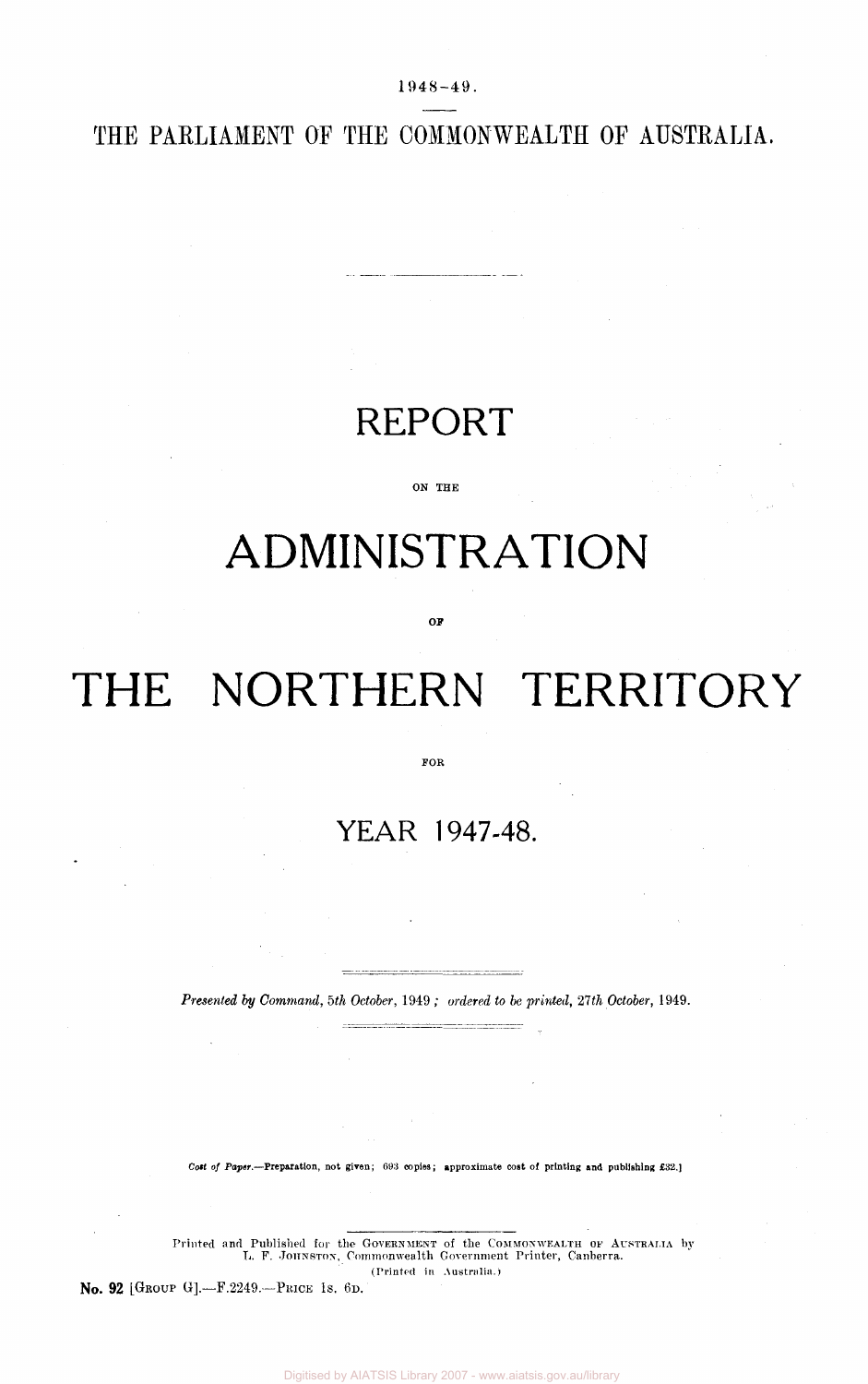## CONTENTS.  $\begin{array}{c} \begin{array}{c} \begin{array}{c} \begin{array}{c} \end{array} \\ \end{array} \end{array} \end{array}$

## REPORT OF THE ADMINISTRATOR.

| 1. Introductory                 | $\ddot{\phantom{a}}$ | $\ddot{\phantom{0}}$ | $\ddot{\phantom{a}}$ | $\ddot{\phantom{0}}$ | $\ddot{\phantom{0}}$ | $\ddot{\phantom{1}}$   | $\ddot{\phantom{0}}$   | $\ddot{\phantom{0}}$ |                      | $\ddot{\phantom{0}}$ | 3              |
|---------------------------------|----------------------|----------------------|----------------------|----------------------|----------------------|------------------------|------------------------|----------------------|----------------------|----------------------|----------------|
| 2. General Statistics           | $\ddot{\phantom{a}}$ | $\ddot{\phantom{a}}$ | $\ddot{\phantom{0}}$ | $\ddot{\phantom{a}}$ | $\ddot{\phantom{0}}$ | $\ddot{\phantom{a}}$   | $\ddot{\phantom{a}}$   | $\ddot{\phantom{a}}$ | $\ddot{\phantom{a}}$ | $\ddot{\phantom{a}}$ | $\overline{7}$ |
| 3. Police                       |                      | $\ddot{\phantom{a}}$ | $\ddot{\phantom{a}}$ | $\ddot{\phantom{0}}$ | $\ddot{\phantom{a}}$ | $\ddot{\phantom{0}}$   | $\ddot{\phantom{a}}$   | $\ddot{\phantom{0}}$ | $\ddot{\phantom{0}}$ | $\ddot{\phantom{a}}$ | - 8            |
| 4. Municipal and Housing        |                      | $\ddot{\phantom{a}}$ | $\ddot{\phantom{a}}$ | $\ddot{\phantom{0}}$ | $\ddot{\phantom{0}}$ | $\ddot{\phantom{a}}$   | $\ddot{\phantom{a}}$   | $\ddot{\phantom{a}}$ | $\ddot{\phantom{a}}$ | $\ddot{\phantom{a}}$ | $^{\circ}$ 8   |
| 5. Lands and Surveys            | $\ddot{\phantom{0}}$ | $\ddot{\phantom{1}}$ | $\ddot{\phantom{0}}$ | $\ddot{\phantom{1}}$ | $\ddot{\phantom{0}}$ | $\ddot{\phantom{a}}$   | $\ddot{\phantom{1}}$   | $\ddot{\phantom{a}}$ | $\ddot{\phantom{a}}$ | $\ddot{\phantom{a}}$ | - 9            |
| 6. Animal Industry              | $\ddot{\phantom{a}}$ | $\ddot{\phantom{0}}$ | $\ddot{\phantom{0}}$ | $\ddot{\phantom{a}}$ | $\ddot{\phantom{0}}$ | $\ddot{\phantom{1}}$   | $\ddot{\phantom{1}}$ . | $\ddot{\phantom{0}}$ | $\ddot{\phantom{0}}$ | 11                   |                |
| 7. Mining<br>$\sim$ $\sim$      | $\ddot{\phantom{a}}$ | $\ddot{\phantom{1}}$ | $\ddot{\phantom{0}}$ | $\ddot{\phantom{0}}$ | $\ddot{\phantom{1}}$ | $\sim$ $\sim$          | $\ddot{\phantom{a}}$   | $\ddotsc$            | $\ddot{\phantom{a}}$ | $\ldots$ 15          |                |
| 8. Native Affairs               | $\ddotsc$            | $\ddot{\phantom{a}}$ | $\ddot{\phantom{a}}$ | $\ddot{\phantom{a}}$ | $\ddot{\phantom{a}}$ | $\ddot{\phantom{0}}$   | $\ddot{\phantom{a}}$   | $\sim$ $\sim$        | $\ddot{\phantom{0}}$ | $\ldots$ 18          |                |
| 9. Education                    | $\ddot{\phantom{a}}$ | $\ddot{\phantom{a}}$ | $\ddot{\phantom{0}}$ | $\ddot{\phantom{0}}$ | $\ddot{\phantom{0}}$ | $\ddot{\phantom{0}}$   | $\ddot{\phantom{0}}$   | $\ddot{\phantom{0}}$ | $\ddot{\phantom{a}}$ | 21                   |                |
| 10. Patrol Service              | $\ddot{\phantom{a}}$ | $\ddot{\phantom{a}}$ | $\ddot{\phantom{a}}$ | $\ddot{\phantom{0}}$ | $\ddot{\phantom{a}}$ | $\ddot{\phantom{a}}$   | $\ddot{\phantom{0}}$   | $\ddot{\phantom{a}}$ | $\ddot{\phantom{a}}$ | $\ddotsc$            | - 25           |
| 11. Pearling<br>$\sim$ .        | $\ddot{\phantom{0}}$ | $\sim$ $\sim$        | $\ddot{\phantom{0}}$ | $\ddot{\phantom{1}}$ | $\ddot{\phantom{1}}$ | $\ddot{\phantom{1}}$   | $\ddot{\phantom{1}}$   | $\ddotsc$            | $\ddotsc$            | $\ddotsc$            | -25            |
| 12. Road-Rail Transport Service |                      |                      | $\ddot{\phantom{0}}$ | $\ddot{\phantom{0}}$ | $\ddot{\phantom{1}}$ | $\ddot{\phantom{0}}$   | $\cdot$ $\cdot$        | $\sim$ $\sim$        | $\ddot{\phantom{0}}$ | $\ddot{\phantom{0}}$ | 25             |
| 13. Conclusions                 |                      | $\ddotsc$            | $\ddot{\phantom{0}}$ | $\sim$               | $\sim 10^{-1}$       | $\ddot{\phantom{1}}$ . | $\ddot{\phantom{1}}$ . | $\ddot{\phantom{0}}$ | $\ddot{\phantom{0}}$ | $\sim$ $\sim$        | - 25           |

PAGE.

 $\mathcal{L}_{\mathcal{A}}$ 

 $\sim$ 

 $\mathcal{L}$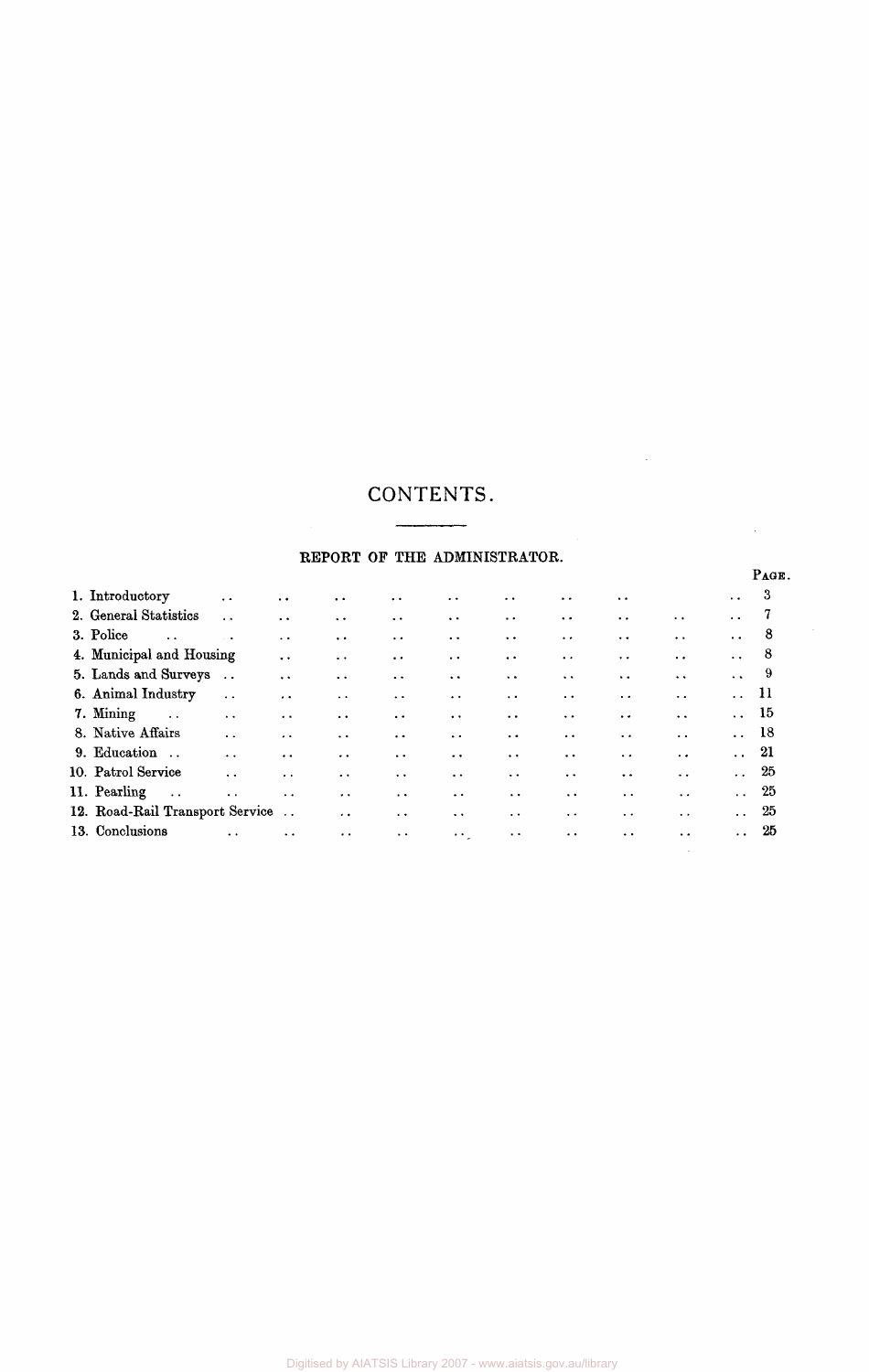The No. 1 Government Battery commenced operations on 15th November, 1947, and after treating 1,556 tons of ore, was closed on 18th June, 1948. No. 3 Government Battery operated throughout the year, treating 28 parcels of ore with a total tonnage of 5,699 tons.

No serious mechanical difficulties were encountered during the year, although a great deal of trouble was experienced with the supply of water to all batteries. The bores supplying water to both batteries at Tennant Creek are the source of much annoyance, but I trust that this trouble will be obviated when the battery is connected to the Ghan's water supply scheme. The water supply for the Maranboy Battery will be improved once the new engine is installed.

#### OIL AND COAL.

The Australian Mining and Smelting Company continued the geological examination of the area in the north-western portion of the Northern Territory.

A coal deposit was reported from a bore put down on Eva Downs Station and it is intended to diamond drill this area during the forthcoming year.

### 8. NATIVE AFFAIRS.

My last year's report laid stress on the problems concerning the Native Affairs Branch as a result of the disruptive influence of the war period and Army occupation. I am pleased to report now that there has been a diminution of the unrest previously manifest amongst the aboriginal population. I can now see my way clear to further improve this position by concentration on the subjects mentioned hereunder :—

The drift of the aboriginals into towns will be further controlled.

Water will be supplied where required on aboriginal reserves.

The reserves will be made habitable and more attractive to the inhabitants.

- Government Stations will be established in suitable areas with a view to training aboriginals in crafts and industries. This will enable aboriginals to take a part in the industrial life of the Territory, eventually assisting them in developing the resources of their own reserves.
- Co-operation with the Department of Health in order to give to the aboriginals adequate medical treatment.

Assistance will be provided to Mission Societies to enable them to introduce and develop economic pursuits in order to train aboriginals under their influence.

Missions will, at all times, pursue the policy laid down by the Native Affairs Branch.

Action has been taken to fill a number of the new positions created by the Public Service Board in this Branch, but the finalizing of the appointments is still awaited. The Branch has been forced to carry on with a skeleton organization, containing a number of temporary employees. It must be recognized that the approved establishment, mentioned in my last report, is the minimum with which the Branch can function satisfactorily.

Patrol Officer Sweeney returned from his course at the Sydney University in September, 1947. He passed through his course with credit, and I am now quite sure that the efficiency of all patrol officers will be improved by their attendance at the University under the expert guidance of Professor Elkin.

Patrol Officers T. Evans, S. Kyle-Little and L. Penhall are attending the course at the present time, having commenced in March, 1948.

The education of the aboriginal is still presenting a problem. Apart from the efforts being made by Mission Stations, I am afraid that very little has been achieved to further the education of full-blood aboriginals. I had hoped that teachers might be obtainable from the South Australian Education Department, but this now will not be so, and I am concerned because Government policy is that the full-blood aboriginal will be educated in his own school. This means, then, the complete new set-up of schools in settlements and on reserves, staffed by trained teachers in order that this educational scheme should be proceeded with. At the present time I hope that an education officer will be appointed to the Commonwealth Office of Education to examine the importance of aboriginal education in order to advise on curricula and the training of teachers wherever and whenever desired.

I do trust that this scheme can be put into operation during the coming year, although I have my very grave doubts as to whether we will be much further towards the successful completion of this idea. We must be able to receive our teachers for aboriginal education fully trained and prepared to serve for some years.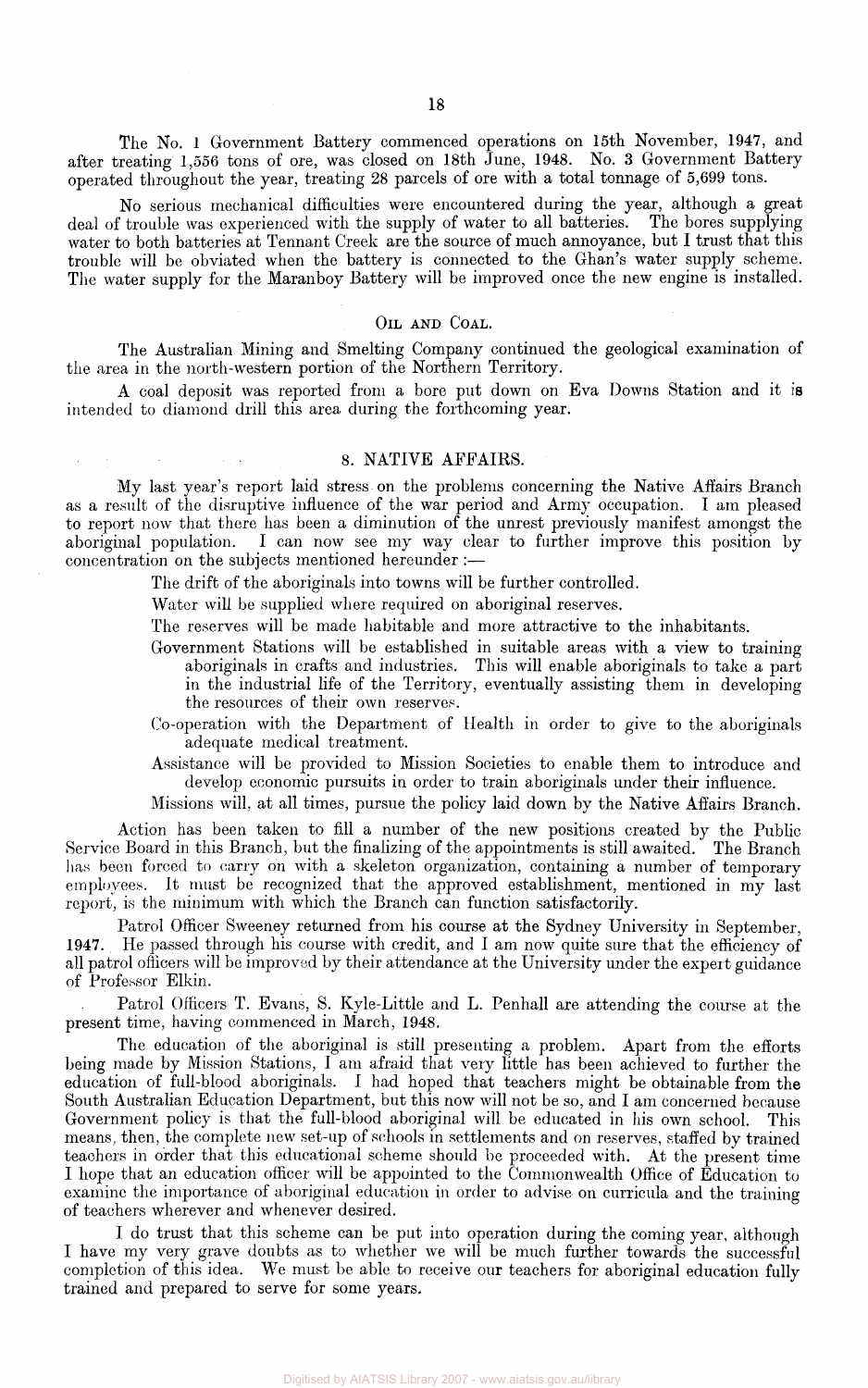Construction of necessary dwellings, hostels and stores, &c, on settlements and reserves has presented a very real problem. I have now arranged that the Native Affairs Branch will proceed with its own building programme, using its own labour, under the guidance of the Department of Works and Housing engineers. This has been accepted and now all our outback work is being put in hand by this Branch as soon as materials become available.

#### LEGISLATION.

Regulations to control the employment of aboriginals in mines were notified on 18th September, 1947. There have been no other changes of legislation affecting the aboriginal during the year. A close examination has been made of the present Aboriginals Ordinance and a revision of this Ordinance and Regulations is in course of preparation. Draft Regulations to provide for the establishment of Courts for the Native Affairs Branch are being prepared. All legislation dealing with aboriginals must be approved by the Minister before being discussed, or finalized, by the Legislative Council, and such legislation must await the Governor-General's assent before becoming law.

#### ABORIGINAL RESERVES.

The Catfish Reserve, approved last year, has now become an established fact and this reserve will become the home of the desert natives from the Tanami Granites region. The reserve will be developed as a pastoral holding.

Two additional aboriginal reserves have been created, firstly an area of approximately 200 square miles adjoining the southern boundary of the Daly River Reserve, and an area at Berrimah, about nine miles from Darwin. The larger reserve will enable the Port Keats Mission to extend their pastoral activities, whilst the Berrimah Reserve will be utilized for the accommodation of aboriginals employed in the Darwin area.

Extensive examination of the country between Tennant Creek and Banka Banka was carried out during the year in order to locate an area suitable for development for the use of the aboriginals at present temporarily domiciled at Phillips Creek. Investigations indicate that an area of 200 square miles will be available and this is being held pending trial boring for water.

The Humbert River Aboriginal Reserve, held for a number of years under grazing licence, has now been revoked, as the Catfish Reserve will provide for the needs of aboriginals in this portion of the Territory.

Uninhabited Truant Island, about 30 miles off the extreme north-east coast of Arnhem Land has been excised from the reserve for use as a potential pearling base and should this pearling base be utilized, suitable arrangements are already in hand to provide proper supervision to prevent any undesirable contact between aboriginals and pearling fleets.

#### EMPLOYMENT.

There has been a keen demand for aboriginal employees throughout the whole of the Territory, pastoral employment continuing to be the most attractive. Employers have now accepted a keener responsibility for the welfare of the aboriginal, but it is unfortunate that the promulgation of regulations controlling conditions within the pastoral industry has been delayed. I will do everything possible to introduce these regulations during the coming year. The demand for aboriginal labour for urban employment slightly exceeds the supply, and this is natural because the aboriginal has endeavoured to seek a better class of employment than this menial one. There will always be, however, a certain number of aboriginals who can only perform this type of employment, so I do not anticipate any great trouble with this supply and demand problem.

#### MISSIONS.

The half-caste children at the Mulgoa Church of England Half-caste Home in New South Wales have been the subject of some discussion. At the present time the intention is to have these children looked after by the Australian Board of Missions instead of the Church Missionary Society, and as soon as finalization can be arrived at between these two Mission authorities, the transfer of the children back from Mulgoa to Alice Springs will be completed.

The St. Mary's Church of England Hostel at Alice Springs continues to do very good work, and Deaconess Heath is to be congratulated on her control of the children and their appearance as well as their intelligent appreciation of school.

All missionary bodies working amongst the aboriginals in the Northern Territory are striving to fulfill their responsibilities. Their financial burden is heavy and they are faced with staff difficulties. Notwithstanding all obstacles, as a result of the genuine efforts being made, improvement is evident. The full co-operation of the personnel is afforded to the Native Affairs Branch.

F.2249.—3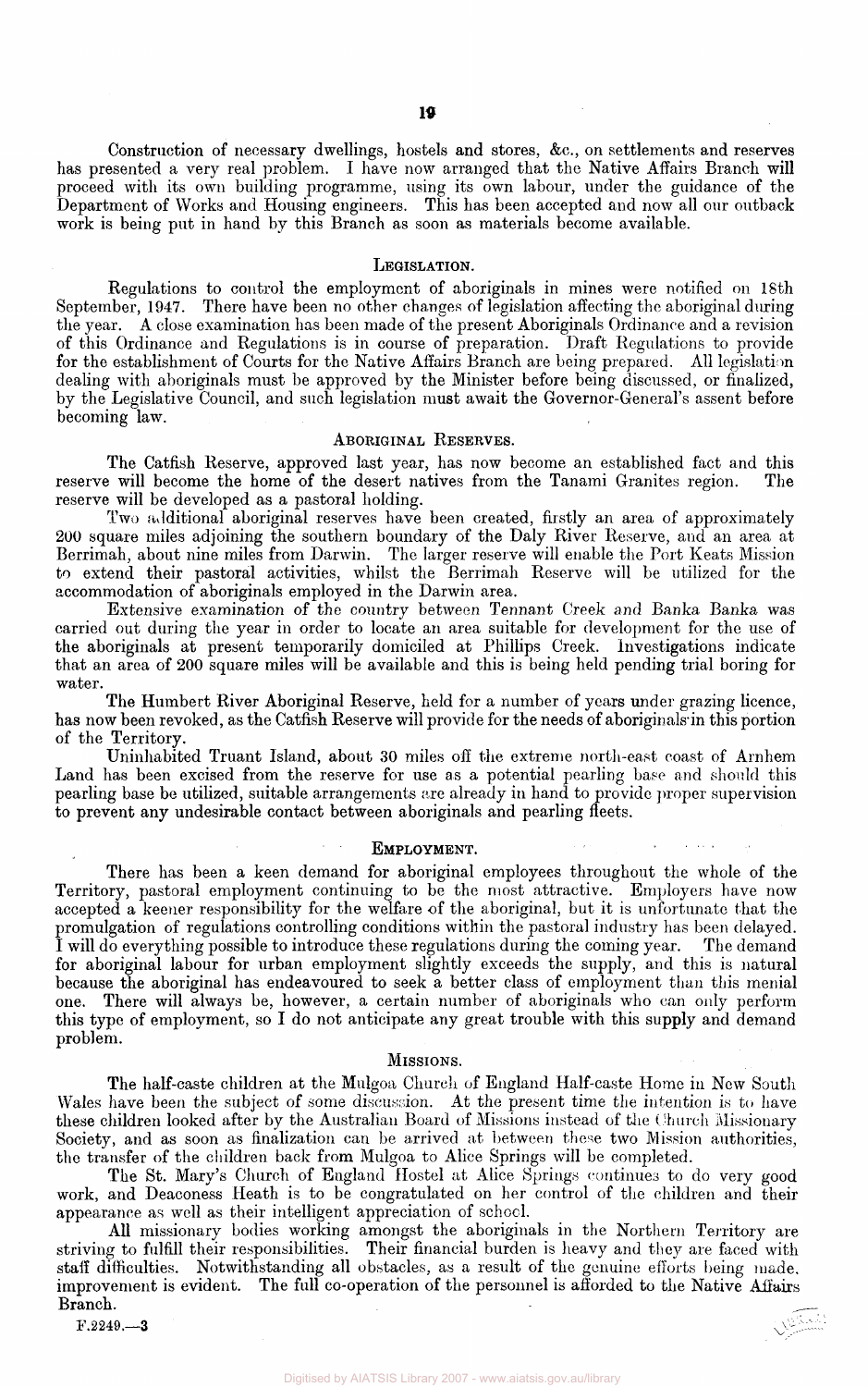A feature of the progress which has been made is the emphasis which all societies have placed on child welfare. A trained nurse is provided for each station and as a result of their efforts infant mortality has been greatly reduced. Proper hospital treatment is now provided and treatment of a patient amongst his own people is more acceptable to him than being taken to hospital in a strange area. Now only the most serious cases call for evacuation.

Schooling is provided for the children and trained teachers are being recruited. As yet no standard curriculum is being used.

The development of economic pursuits has received greater attention than formerly and a ready sale exists for good quality articles manufactured on mission stations.

#### NATIVE SETTLEMENTS.

The year has been one of gradual development on all settlements, and there is evidence that settlement life is becoming more acceptable to the aboriginal.

*Beswick.*—The movement of the aboriginal population from King River Settlement to Beswick Station was completed this year. A busy year was experienced in mustering cattle and planning development. The necessary fencing of additional paddocks has begun and is nearing completion. In addition to providing beef for the aboriginals now resident on Beswick, two lots of cattle were sold for export and a mob transferred to Delissaville Settlement. Gardening has been most successful and an ample supply of fresh vegetables is always available. An air-strip has been completed and has proved of great value in urgent medical cases. A portion of Mataranka Station was surrendered for attachment to Beswick Station and a part of the previous Veldt Station has been taken over.

*Delissaville.*—The inhabitants have continued building and they are now all housed. Considerable fencing, stock and slaughter yards have been erected and the cattle from Beswick Station are now being slaughtered for local consumption. Also this meat is being supplied to aboriginals in the Darwin area. Agriculture is becoming more acceptable to these people, who now produce almost sufficient vegetables for their own requirements. It is intended this coming year to extend still further the vegetable gardens in order that sufficient vegetables can be produced for Native Affairs Branch needs in Darwin.

*Yuendumu.*—Steady progress has been evident here this year and there has been a great improvement in the behaviour of the aboriginals who, in the past, have been prone to indulge in violent disturbances. Gardening has been most successful and a variety of crops is produced. Valuable assistance has been rendered by members of the Baptist Mission, whilst the inhabitants are being encouraged to trade scalps and hides for cash. A store is available on this settlement for purchasing whatever the aboriginal may need. An air-strip has been completed and as well as the flying doctor service, regular mail schedules come into this settlement.

An additional bore will be sunk very shortly, and if this is successful, this coming year will see the establishment of a small cattle herd here.

*Haasts Bluff.*—A water supply is now assured here and all bores are suitably equipped. Four hundred head of cattle have been purchased by the Branch and these breeders will provide the nucleus of a much larger herd. An extensive garden area has been fenced, vegetable production is assured, and there is a small trading store at which the aboriginals may sell hides and scalps for cash or barter.

*Areyonga.*—This settlement is being managed and developed along similar lines to Haasts Bluff. Water raising equipment has been installed and agriculture will now begin. Several aboriginal pastoralists have been established here. The scheme has been made possible by the foresight of the Finke River Mission authorities in providing sufficient credit to enable the pastoralists to commence.

*Jay Creek.*—This settlement continues to act as a buffer between the reserves and the town of Alice Springs. A small number of cattle is kept here, whilst vegetable production is limited. Water supply has been the main cause of worry, three bores already having been sunk without any quantity of water being obtained. Investigations are now being carried out to determine the practicability of constructing a dam in the creek in order to ensure a permanent water supply.

## PART-ABORIGINALS.

The part-aboriginals are a definite part of the pattern of life in the Northern Territory and follow a variety of occupations. Almost without exception they earn at least award rates of pay and are striving to lead the lives of ordinary citizens. Their general behaviour compares favorably with that of the rest of the community.

iliy<br>Tingg

ł.